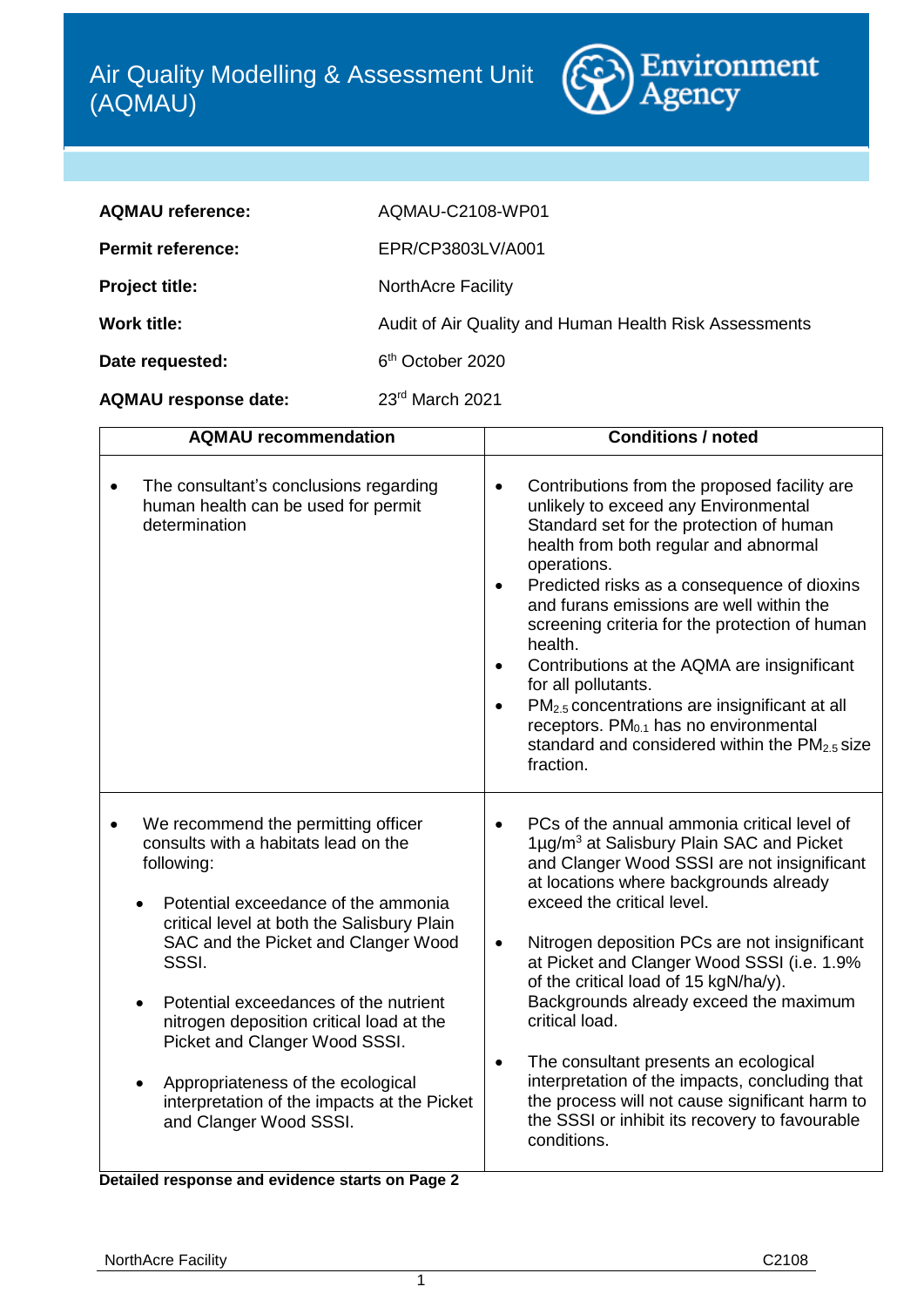# **1. Summary of work request**

- <span id="page-1-0"></span>1.1 The National Permitting Services (NPS) Installations Warrington team asked the Air Quality Modelling and Assessment Unit (AQMAU) to audit an air quality assessment<sup>1</sup> and human health risk assessment<sup>2</sup>. The assessments support an application from Northacre Renewable Energy Limited to operate their proposed energy recovery facility near Westbury in Wiltshire. The emission data is based on the combustion of 32.5 tonnes per hour of residual waste with a net calorific value of 10.5 MJ/k[g](#page-1-0)<sup>1</sup>.
- 1.2 Fichtner Consultant Engineers Limited (the consultant) conducted the air quality assessment (AQA) and the human health risk assessment on behalf of the applicant. The consultant complements the AQA with an ecological interpretation<sup>3</sup> of the potential impacts at ecological sites conducted by Argus ecology.
- 1.3 Wiltshire Council have produced a document outlining observation and comments from the Wiltshire Council Environmental Control and Protection Team. This document outlines concerns with regards to local air quality, areas of concern include the following, which we have addresses throughout the report;
	- Impacts on the Air Quality Management Area (AQMA)
	- Abnormal emissions
	- Local residents have raised issue with regards to plume grounding
	- Control of emissions of ultrafine particulates, specifically  $PM_{2.5}$  and  $PM_{0.1}$
- 1.4 A number of concerns were raised during the extended consultation which have been addressed in this report:
	- Concern over the selection of the meteorological data from Lyneham
	- Concern over the impact of the local topography, particularly the escarpment at Bratton Camp, just above the Westbury White Horse which is located 3.9km east of the proposed site
	- Concern that the modelling has not identified the most relevant receptors.

# **2. Conclusions that lead to AQMAU recommendations**

- 2.1 The consultant's conclusions for human health receptors are that: "The assessment has shown that emissions from the Facility would not result in a breach of any AQAL, and would not have a significant impact on local air quality, the general population or the local community, either alone or in-combination with other plans and projects".
- 2.2 The consultant's conclusions for ecological receptors are as follows
	- The impact of process emissions at the ecological sites can be screened out as insignificant for all sites with the exception of ammonia critical levels and nutrient nitrogen deposition at Picket and Clanger Wood SSSI.
	- Further analysis has been undertaken by the ecology consultant for the project, which concluded that the predicted process contribution would not cause significant harm to the SSSI or inhibit its recovery to favourable conservation status.
- 2.3 We have audited the consultant's assessments and conducted our own check modelling and sensitivity analysis to our observations. As a result of our checks, although we do not agree with the exact consultant's numerical predictions, we agree with their conclusions for human health and ecological receptors, with the exception of Salisbury Plain SAC and Picket and Clanger Wood SSSI. At these ecological sites, predictions are

 $\overline{a}$ <sup>1</sup> Dispersion Modelling Assessment for EP application, August 2020 (Fichtner) Northacre Facility

<sup>2</sup> Human Health Risk Assessment, July 2020 (Northacre Renewable Energy Limited)

<sup>&</sup>lt;sup>3</sup> Ecological interpretation of Air quality Assessment for Northacre Energy Recovery Facility June 2020. (Argus Ecology).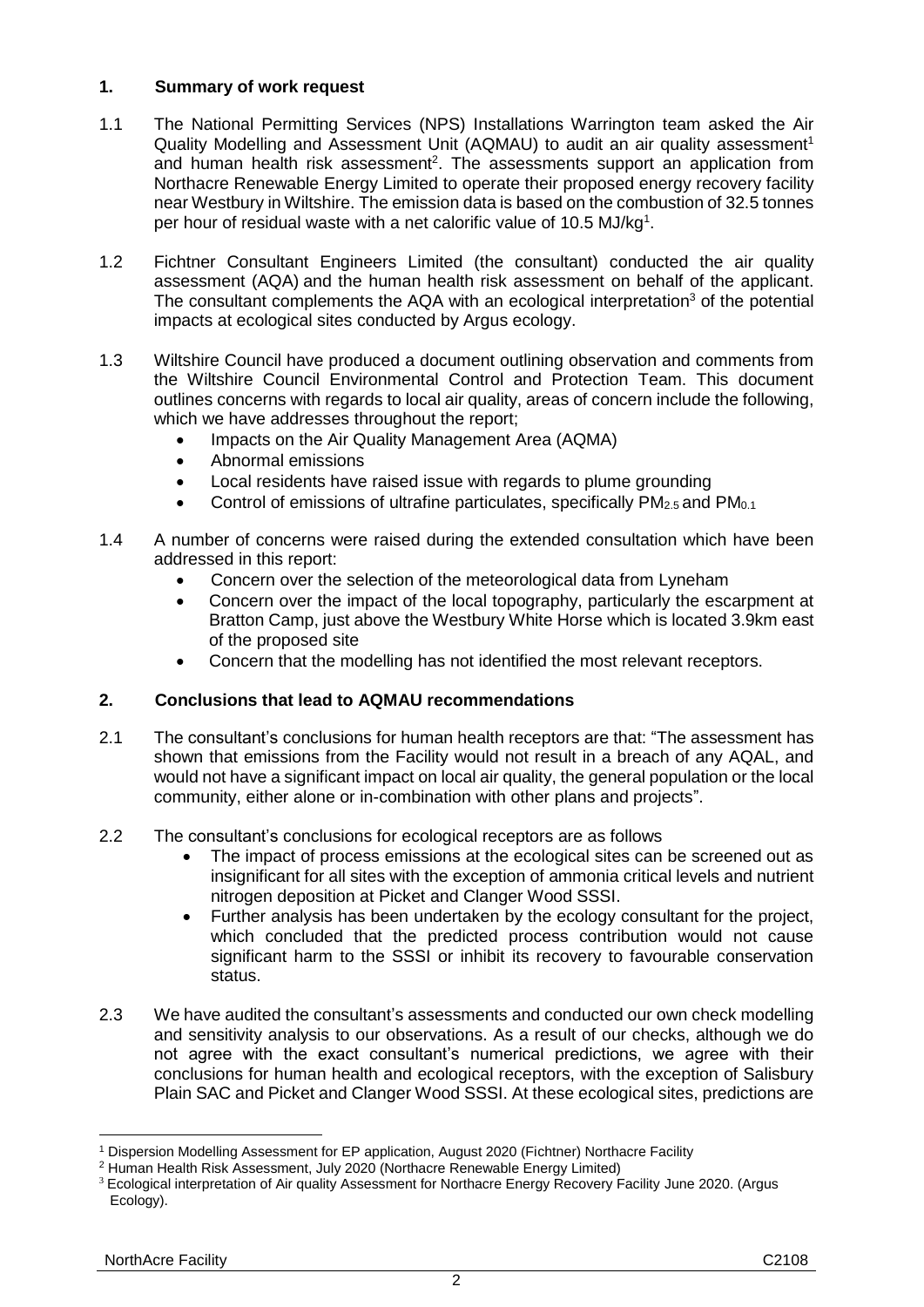not insignificant at locations where ammonia critical levels and nutrient nitrogen critical loads are already exceeded. Note that we cannot comment on the suitability of the ecological interpretation and we recommend consultation with the habitats lead on the significance of these predicted impacts.

### **3. Evidence for Conclusions**

### **Air Quality Assessment**

- <span id="page-2-0"></span>3.1 The consultant carried out the air quality assessment using air dispersion modelling software ADMS (Version 5.2). They used 5 years of meteorological data observed at RAF Lyneham between 2015 and 2019, approximately 30 km west of the proposed facility, where local topography is likely to influence recorded conditions. We have evaluated alternative met stations surrounding the facility, conducting sensitivity analysis using our own meteorological data. We have used 10 years of meteorological data to ensure worst case met conditions are captured.
- <span id="page-2-1"></span>3.2 The consultant has used a surface roughness length for the dispersion site of 0.5 m, representative of Parkland and open suburbia. The land use around the proposed facility is a mix between industrial and rural and therefore is likely to be a mix of surface roughness values. They considered a surface roughness for the meteorological site of 0.3 m. We have performed sensitivity to variable surface roughness at both the dispersion and the meteorological site. Our checks considered the dispersion site with a value of 0.3 m to represent the agricultural maximum as to represent the agricultural land to the south west, and the meteorological site with value of 0.2 m.
- 3.3 The consultant's assessment is based on the upper range Best Available Technique Associated Emission Limits (BAT-AELs) from the BAT conclusions for waste incineration document<sup>4</sup>, as presented in Table 1 of the air quality assessment. They have also conducted assessment at half-hourly Emission Limit Values (ELVs) as set out in Annex VI, Part 3 of the Industrial Emissions Directive<sup>5</sup> (IED) for waste incineration plant in section 6.3 of the air quality assessment. We are able to replicate the consultant's emissions rates based on the stack emission parameters detailed in Table 18 of the air quality assessment.
- 3.4 The consultant has used background pollutant concentrations from a variety of data sources: local authority monitoring, Defra modelled background maps; rural heavy metals and polycyclic aromatics networks, acid gas and aerosol network and toxic organic micro pollutants network. Their selected background data indicate that there is headroom for most pollutants. We have selected appropriate background concentrations for our check modelling and sensitivity analysis, based on the data available. There is currently one Air Quality Management Area (AQMA) declared by Wiltshire Council. The AQMA is located 1.6 km east of the site and was declared in 2001 for exceedances of the annual mean NO2 objective. This AQMA has 2 Roadside diffusion tubes located within it showing variable annual  $NO<sub>2</sub>$  concentrations from 35-42  $\mu$ g/m<sup>3</sup>. We have evaluated contributions from the facility at locations of exposure within the AQMA<sup>6</sup>.
- 3.5 The consultant appropriately modelled the effect of buildings on the dispersion of stack emissions. Modelling incorporated the use of 10 buildings with 7 buildings that could affect dispersion. There are no receptors located within the building cavity. Sensitivity

<sup>4</sup> COMISSION IMPLEMENTING DECISION (EU) 2019/2010 of 12 November 2019 establishing the best available technique (BAT) conclusions, under Directive 2010/75/EU of the European Parliament and the Council, for waste incineration

<sup>5</sup> DIRECTIVE 2010/77/EU OF THE EUROPEAN PARLIMENT AND OF THE COUNCIL of 24 November 2010 on industrial emissions (integrated pollution prevention and control) (Recast)

<sup>6</sup> 2020 Air Quality Annual Status Report, July 2020, Wiltshire Council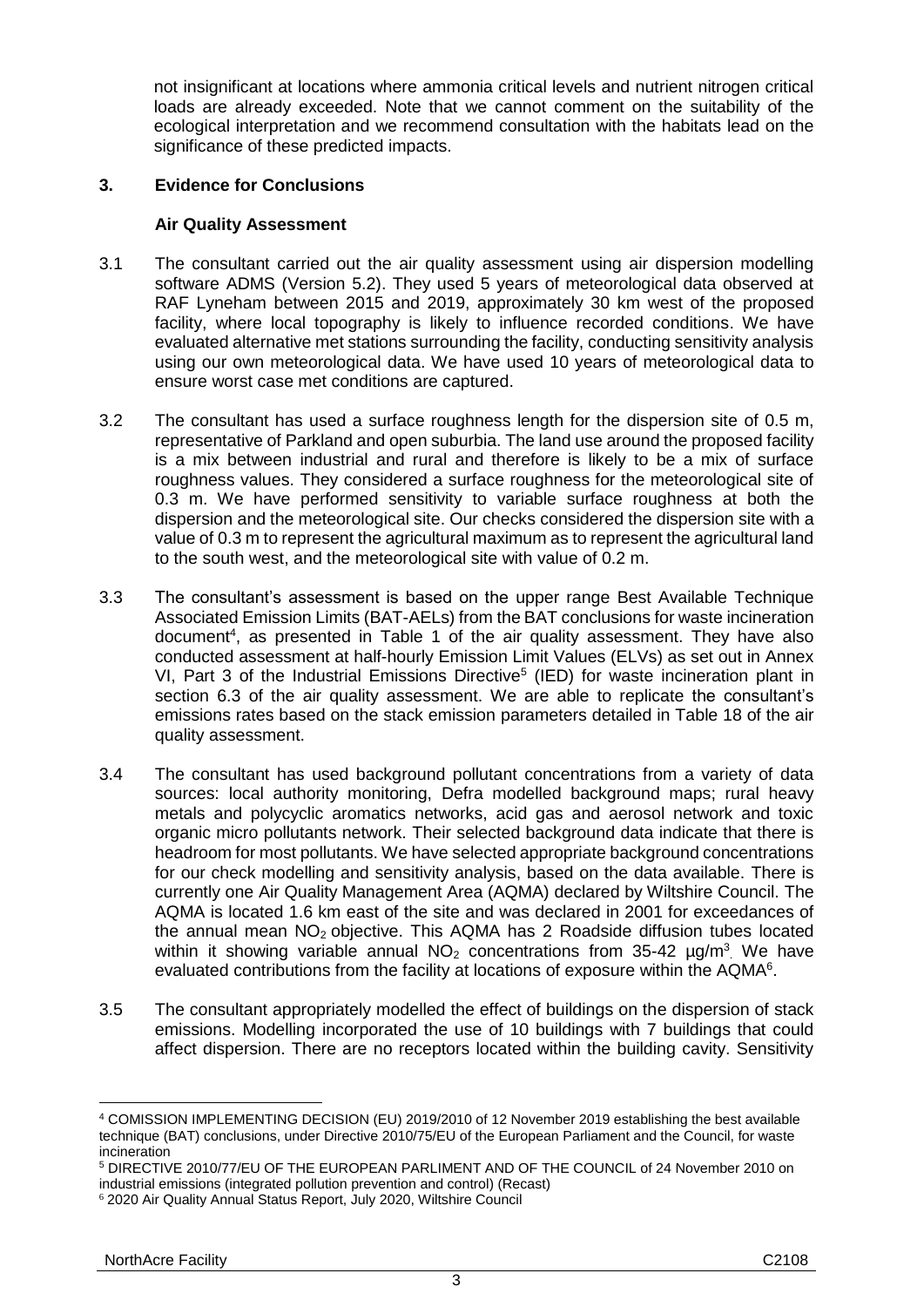has been considered with and without buildings to evaluate the influence of downwash and plume grounding.

- 3.6 The consultant has included terrain data in their modelling taking data from the Ordnance Survey which includes Bratton camp and Escarpment. The site is located in an area that is relatively flat, however, there are gradients above 1 in 10 located 3.3 km southeast the site that can influence dispersion of pollutants. We have conducted sensitivity analysis using our own terrain data from the Ordnance Survey. Our terrain includes features in Bratton camp and escarpment specifically raised as a potential cause of concern.
- 3.7 The consultant has modelled predictions across a 9 km by 9 km grid with resolution of 90 m, based on the stack height of 75 m. We have performed sensitivity to more granulated grids with 50 m and 10 m resolution to ensure the worse-case prediction at the grid is captured. All receptors identified as areas of concern by consultees are captured within the grid.
- 3.8 The consultant has used 32 discrete receptors to represent human exposure. Our checks indicate that there are human health receptor locations to the west (Storridge Road) and to the south east (Westbury AQMA) which have not been included by the consultant we have added additional receptors. We have checked both the maximum in the grid and at relevant sensitive human receptors for all pollutants.
- 3.9 The consultant has assumed 70% long-term and 35% short-term  $NO_x$  to  $NO_2$ conversions. These are in line with our 'worst case' recommended conversion ratios for combustion sources.
- 3.10 The consultant has reported maximum off-site and receptor predictions for the assessed pollutants in Table 26, Table 28 of the air quality assessment. Maximum predicted shortterm predictions at the half-hourly ELVs are reported in Table 27. We have also assessed against the half hourly ELVs for the short term ES. We note the following:
	- We note that the consultant has assessed emissions of  $PM<sub>2.5</sub>$  against an annual mean environmental standard of 25  $\mu$ g/m<sup>3</sup>. The environmental standard changed to 20  $\mu$ g/m<sup>3</sup> in 2020<sup>7</sup>. We have conducted our checks against the lower environmental standard.
	- The consultant has modelled group 3 metal emissions following the latest version of our guidance<sup>8</sup>. The consultant presents in Table 32 and Table 33 the metal concentrations. The consultant concludes that metals have no risk of exceeding the long-term AQAL as a result of emissions from the facility there is no potential for significant pollution.
	- The consultant predicted that for most pollutants the process contributions (PCs) are insignificant. For the pollutants where the PCs are not insignificant the predicted environmental concentrations (PECs) are below the relevant environmental standard.
- 3.11 The consultant has assessed abnormal emissions scenarios in relation to Article 46(6) of the Industrial Emissions Directive (IED) for waste incineration plant. Their anticipated abnormal emission concentrations during abatement failure are reported in Table 1 of the Abnormal Emissions Assessment $9$ . We note that the consultant has not reported

[standards-for-air-emissions](https://www.gov.uk/guidance/air-emissions-risk-assessment-for-your-environmental-permit#environmental-standards-for-air-emissions) [Accessed on February 2021]

 $7$  Guidance Air emissions risk assessment for your environmental permit. Available at

[https://www.gov.uk/guidance/air-emissions-risk-assessment-for-your-environmental-permit#environmental-](https://www.gov.uk/guidance/air-emissions-risk-assessment-for-your-environmental-permit#environmental-standards-for-air-emissions)

 $8$  Releases from waste incinerators  $-$  Guidance on assessing group 3 metal stack emissions from incinerators, Version 4

<sup>9</sup> Abnormal Emission Assessment, August 2020, Fichtner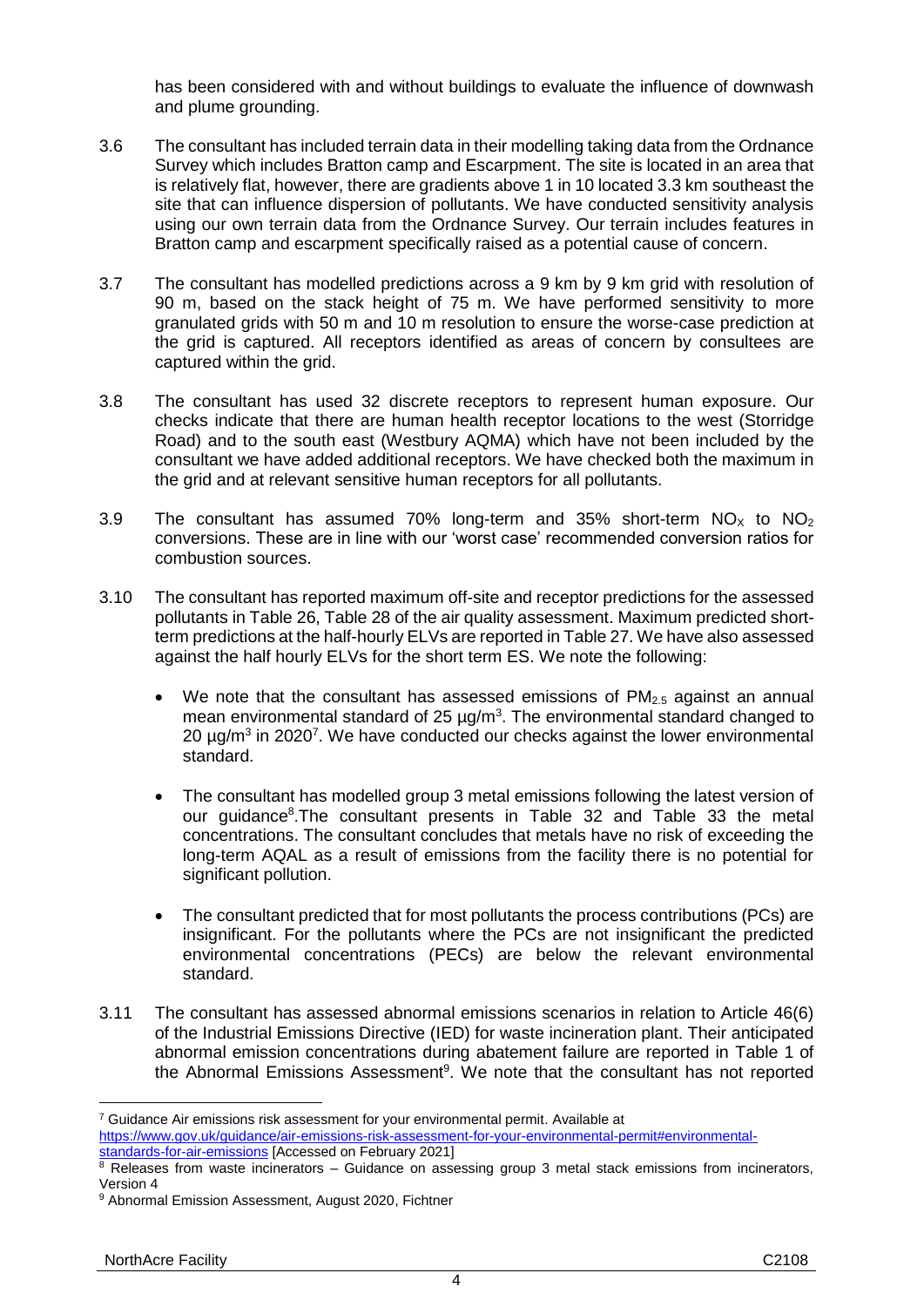annual impacts of this scenario. However, short term impacts are the main concern from abnormal emissions because the scenario is limited to up to 60 hours per year (less than 0.7% of the year) and will only operate for a maximum of four hours uninterrupted, therefore, contributions to the annual PCs are likely to be significantly lower than the regular operation.

3.12 The consultant's predicted short term PCs are reported in Table 26 and Table 27 of their abnormal emissions assessment. With the exception of the  $SO<sub>2</sub> 15$  minute environmental standard, PCs are insignificant. However, when PCs are not insignificant, PECs are well below the Environmental Standards. Taking into account the worst case assumptions and low frequency of abnormal operations, the consultant conclude that abnormal emissions would not have a significant impact on local air quality.

## **Ecological Assessment**

- 3.13 The consultant has identified 9 ecological receptors consisting of special areas of conservation (SACs), sites of special scientific interest (SSSI), ancient woodlands (AW) and nature sites within relevant screening distances.
- 3.14 The consultant has assessed the  $NO<sub>x</sub>$ ,  $SO<sub>2</sub>$ ,  $NH<sub>3</sub>$  and HF impacts against their respective critical levels. We observe from the consultant's AQA that all PCs are insignificant. We have conducted our own ecological assessment using worst case backgrounds and PCs.
- 3.15 The consultant's emission modelling identified two predicted exceedances of screening thresholds at Picket and Clanger Wood SSSI, where background levels significantly exceed the relevant environmental quality standards. The consultant's PCs at Picket and Clanger Wood SSSI are as follows:
	- Ammonia levels (2.8% of the critical level for sensitive lichen communities),
	- Nitrogen deposition rate (1.9% of the lower critical load for woodland community)
- 3.16 We have conducted detailed modelling to evaluate ammonia concentrations across the ecological designation and have checked the critical levels and backgrounds in Air Pollution Information Service (APIS).
- 3.17 The consultant makes the following conclusions for ecological sites: "The impact of process emissions at the local ecological sites can be screened out as insignificant for all sites with the exception of Picket and Clanger Wood SSSI. A further ecological interpretation of the AQA concluded that the predicted process contribution would not cause significant harm to the SSSI or inhibit its recovery to favourable conservation status".

#### **Human Health Risk Assessment**

- 3.18 The consultant has used 'industrial risk assessment program Human Health' Software (IRAP-h View – Version 5.0, IRAP) to predict intake of dioxins and furans and dioxin-like PCBs. IRAP-h View implements the United States Environment Protection Agency (US EPA) Human Health Risk Assessment Protocol<sup>10</sup> (HHRAP). The consultant has assessed emissions of dioxins and furans and dioxin-like Polychlorinated biphenyl (PCBs). Dioxin-like PCBs have been modelled in IRAP-h using Aroclor 1016 and Aroclor 1254.
- 3.19 The human health risk assessment (HHRA) investigates the potential for long term health effects of dioxins and furans and dioxin-like PCBs through routes of exposure other than just direct inhalation. The consultant has considered direct inhalation,

<sup>&</sup>lt;sup>10</sup> United States Environmental Protection Agency – Human Health Risk Assessment Protocol for Hazardous Waste Combustion Facilities. Sept 2005 www.epz.gov/osw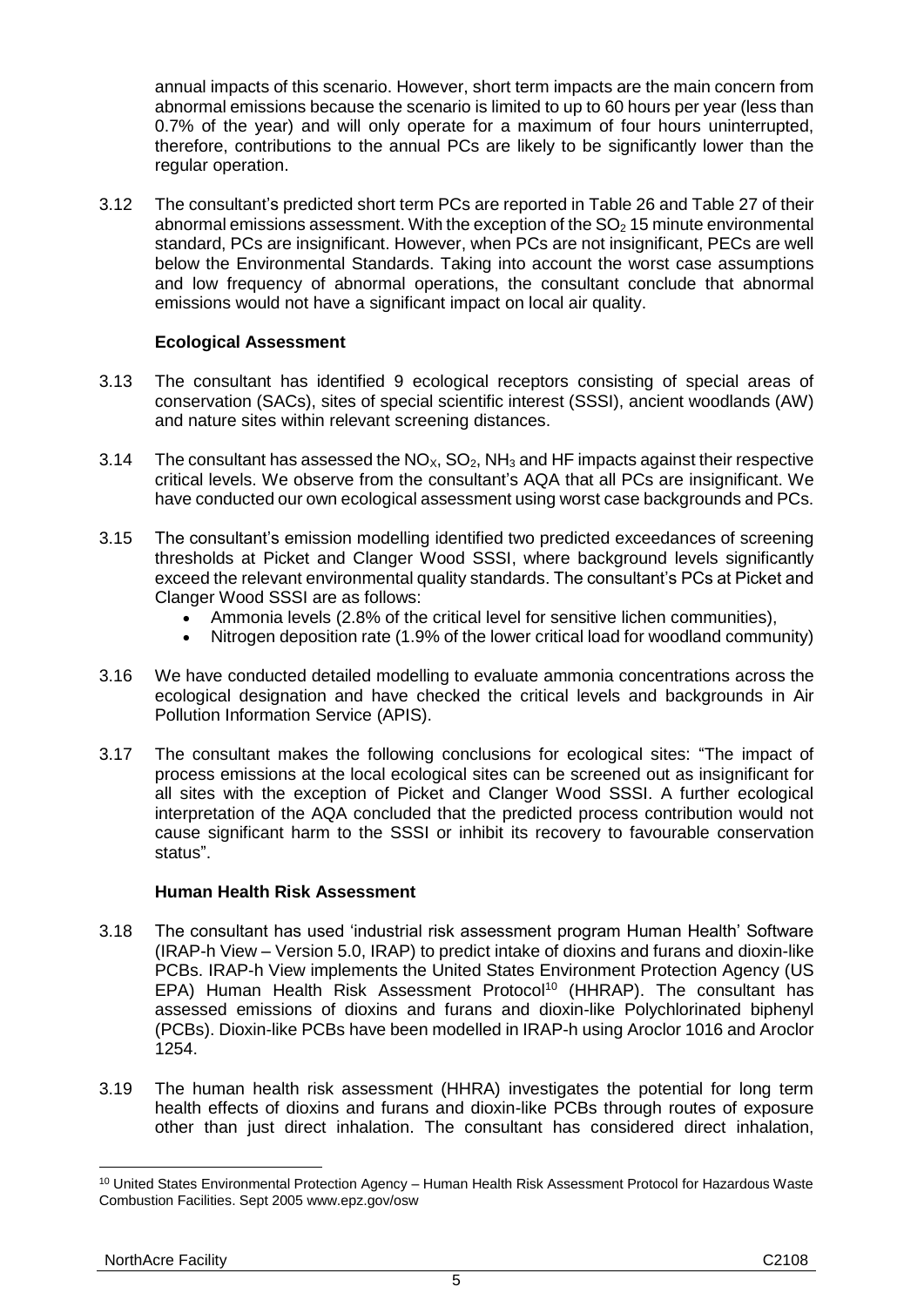ingestion of soil, drinking water, home-grown produce (i.e. eggs, milk, poultry, chickens, beef, and pork) and ingestion of breast milk as the potential exposure pathways differentiating between residential and agricultural receptors. The pathways considered are presented in Table 2 whereas the receptors are presented in Table 3 of the report. The intake of dioxins via dermal adsorption of groundwater and surface water and fish has been excluded from the assessment. Having consulted a number of sources to evaluate the potential exposure via fish intake<sup>11</sup>, we consider this to be an unlikely pathway of exposure. We have evaluated the other potential pathways in our assessment.

- 3.20 The consultant's modelled emissions profile is shown in Table 6 of the HHRA report. These have been calculated on the basis of the Her Majesty's Inspectorate of Pollution (HMIP) 1996<sup>12</sup> congener profile factored by International Toxic Equivalency Factors (TEF) at the IED emission concentration. Consultant's total emission concentration is 0.04 ng i-TEF/Nm<sup>3</sup> which it is lower than the BAT-AELs of 0.06 ng i-TEF ng/Nm<sup>3</sup>. We have considered this in our checks.
- 3.21 Table 7 of the HHRA shows the consultant's assessment at the point of maximum impact. These are based on deposition velocities and assumptions presented in Table 5 which are considered conservative. We have conducted our own HHRA screening using the US EPA HHRAP with more representative dry deposition velocities.
- 3.22 The consultant has not considered abnormal emissions in their HHRA. We have conducted our checks assuming emissions are 100 times higher than the IED ELV for 60 abnormal hours per year as a worst case.
- 3.23 The threshold level for toxicity is the Tolerable Daily Intake<sup>13</sup> value published by the UK Committee on Toxicity (COT). The consultant has assessed against a Tolerable Daily Intake<sup>13</sup> (TDI) of 2 pg WHO-TEQ/kg(BW)/day. Their predicted maximum contribution is 4% of the Committee on Toxicity (COT) Tolerable Daily Intake (TDI) of the 2 pg WHO-TEQ/kg(BW)/day which is below 10% insignificance criterion suggested by Public Health England (PHE).
- 3.24 The consultant concludes: "The impact of emissions of dioxins and dioxin like PCBs from the facility on human health is predicted to be negligible and the effect is not significant."

#### **AQMAU Checks**

- 3.25 We carried out check modelling using ADMS (using Version 5.2). Our checks included sensitivity of model output and results to:
	- Our own meteorological data observed at Chippenham Wiltshire and Yeovilton between 2003 and 2007 (refer to point [3.1\)](#page-2-0).
	- Surface roughness length of 0.5 m and 0.3 m at the dispersion site and surface roughness of 0.2 m at the meteorological site (refer to point [3.2\)](#page-2-1).
	- Our own terrain data (refer to point 3.6).
	- Critical level assessment and detailed assessment against nutrient nitrogen and acidification critical loads at local nature sites.
	- HHRA screening based on worst-case congener profiles

<sup>&</sup>lt;sup>11</sup> Centre for Fisheries and Aquaculture Science 2021,<https://www.cefas.co.uk/> Accessed on 30/03/2021

<sup>&</sup>lt;sup>12</sup> Risk Assessment of Dioxin releases from Municipal Waste Incinerators, Her Majesty's Inspectorate of Pollution, March 1996

<sup>&</sup>lt;sup>13</sup> Committee on toxicity of Chemicals in Food, Consumer Products and the Environment. Tolerable Daily Intake (TDI) of 2 picogrammes toxic equivalent (TEQ) of dioxins and dioxin-like PCBs per kilogramme human body weight per year.